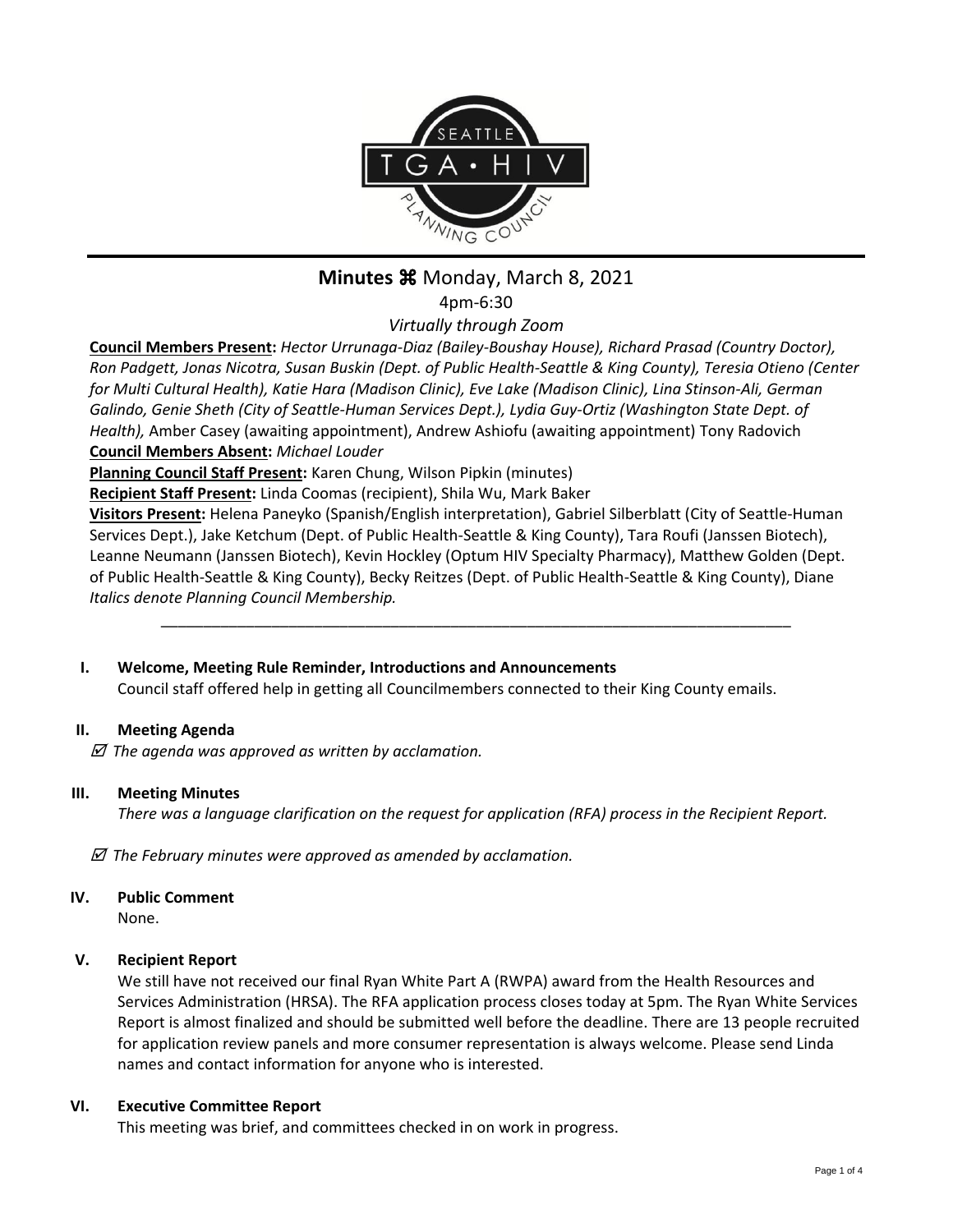#### **VII. Needs Assessment, Priority Setting & Resource Allocation (NAPSRA) Committee Report**

This committee talked about upcoming needs assessments and is planning how these are going to roll out. There will be full consumer and provider assessments and the next meeting will be discussing the planning of this. Council staff reached out to other RWPA planning bodies to see if there were successful strategies for approaching this in a pandemic.

#### **VIII. Membership/Operations Committee Report**

*Jonas* was elected co-chair of this committee. A draft recognition letter was reviewed and is being designed to recognize people's service on the Council. A certificate and recommendation letter are also being discussed. The Facebook page draft was reviewed and content for this is still in process. Membership was analyzed and work is being done to recruit consumers and all open representational positions.

#### **IX. +Caucus Report**

The +Caucus decided to adopt a rotating cochair position temporarily until a long-term co-chair steps up.

#### **X. System of Care (SOC) Committee Report**

The standards for Emergency Financial Assistance edited and finished. They are waiting until their next meeting before forwarding these standards to the Council. Medical Transportation is the next service category to have the service standards and measures reviewed.

#### **XI. COVID Vaccine Q&A**

Matthew Golden and Becky Reitzes are subject matter experts present to answer questions previously gathered on the topic of COVID-19 vaccinations.

Matt started by discussing vaccine efficacy.

- There are 3 vaccines currently approved for use in the U.S. Pfizer, Moderna, and Johnson & Johnson. All are highly effective and are more effective against severe disease. The studies on each vaccine are different enough comparison across vaccines is difficult. Get the vaccine you can access first, and don't focus on getting a specific one. All 3 vaccines are safe according to data from reports.
- During the first 13 million administered vaccines, ~7K had nonserious headache/fatigue/dizziness or other mild side effects. You should expect to be achy and a sore injection site. 640 reported serious side effects, with 113 deaths (78 of which were in long term care facilities with no suggestion that the vaccine was the cause of death). There were 62 cases of anaphylaxis with no deaths, which is lower in comparison than food induced anaphylaxis.
- There is very limited data on vaccine efficacy in people living with HIV (PLWH). There is no evidence currently that the vaccine is less safe to PLWH, and the vaccine is not a living organism. It is possible that the vaccine will be less efficacious in those with low CD4 counts. There is some data showing that those with low CD4 counts are more likely to get a severe case of COVID-19.
- Pregnant women were not included in vaccine efficacy trials. Pregnant women are at elevated risk for severe COVID-19 and COVID may increase risk for preterm birth. Benefits of immunization is relatively high for pregnant women. Animal studies suggest vaccine is safe for pregnant women. Of the 30,000 pregnant women that have received the vaccine, there have been no specific concerns. The American College of Obstetricians and Gynecologists recommends COVID-19 vaccines be offered to lactating individuals.
- Service providers requiring a COVID test 48 hours before an appointment is not a recommended course of action. The Center for Disease Control (CDC) does not recommend routine testing of asymptomatic immunized people following an exposure to COVID.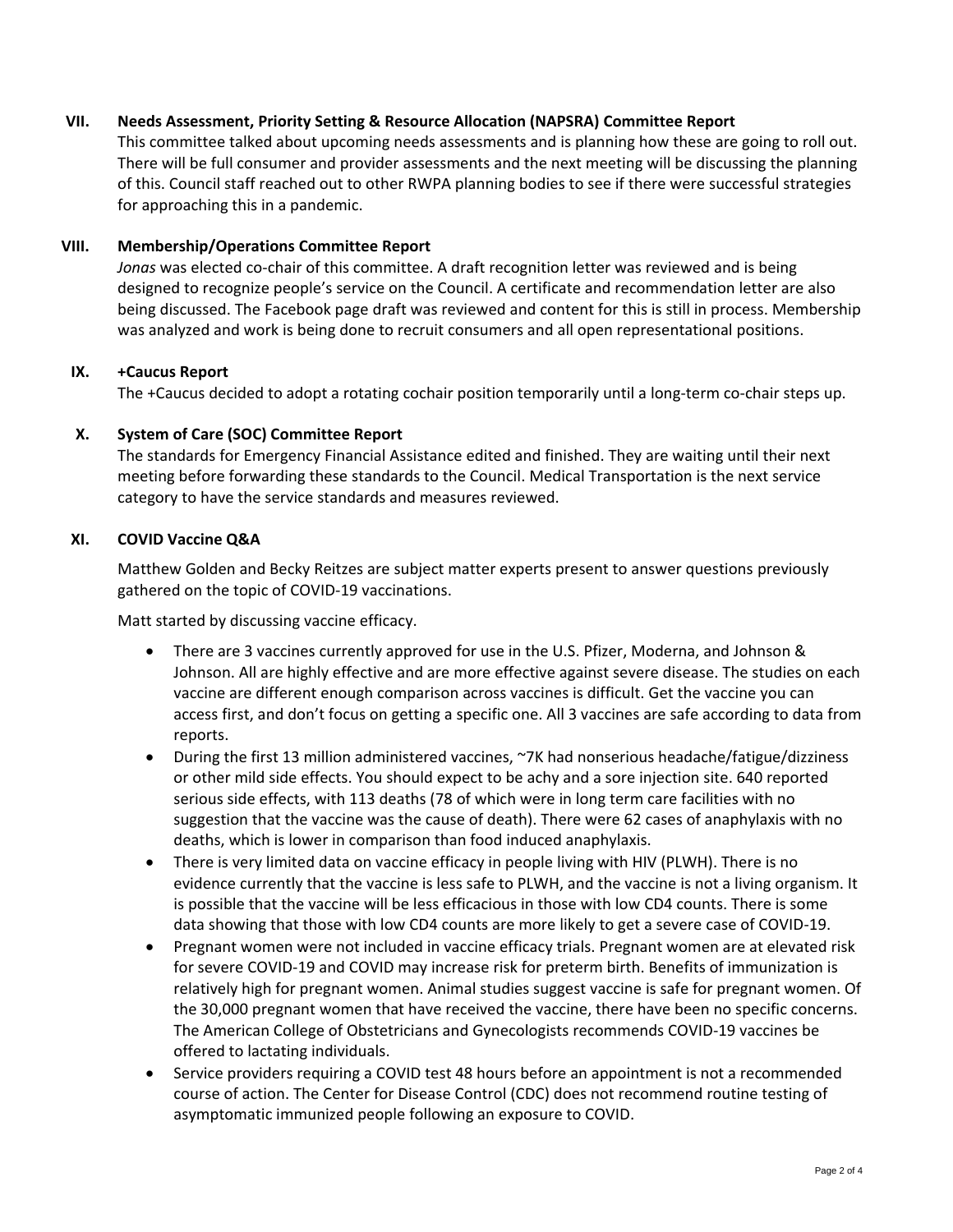- Most healthcare service providers working in Seattle have also been vaccinated.
- COVID variants were discussed, and these variants are likely more severe, more transmissible, and have higher rates of reinfection. Vaccines appear to be less effective against COVID variants but may still provide protection. We may need to be immunized again in the future with updated vaccines, like influenza. You should still get the vaccine when you can get the vaccine.
- For those coming in for surgery, Harborview is still asking for a COVID test beforehand.
- Those who have received the Moderna or Pfizer vaccine are reasonably protected in 10-14 days. These vaccines are very effective.
- Those who have a longer duration of infection are more likely to see virus mutation. Those living with HIV in Seattle generally have higher CD4 counts and are not likely to be a source of resistant variants.
- Vaccines do work with the new variants, but less well with some of them. It is a reasonable recommendation coming from the CDC that small group gatherings mask free where everyone is vaccinated is allowable. Be aware that this guidance can change, however.
- Reinfection after recovery from infection is possible, and it may be possible that those who have been vaccinated can be carriers of variants.
- In response to a question about the single dose Johnson & Johnson vaccine being prioritized for difficult to reach populations, it was stated if you are eligible to get any vaccine that should be the one you get. As more vaccines are available, more choices will be available. There have been conversations at the system level around planning for the population that a vaccination site is directed toward. There are many accessibility strategies in play for vaccine disbursement. Mobile clinics and vaccinations in community are on the table and will be more available as more vaccines are available.
- Vaccine prioritization is happening in tiers due to extremely limited availability of the vaccine. The answers of how prioritization happens may not be satisfactory. The federal government and the CDC have prioritized certain groups. Washington state and King County follow this guidance and also apply a lens of equity to this guidance and make changes where necessary. The current tier structure in Washington was just changed and will likely be updated in the future. Healthcare providers and those most at risk of death due to COVID were prioritized first. In order to prioritize equity, the County also prioritized multi-generational households. Many Black, Indigenous, and People of Color (BIPOC) elders are being cared for at home by family or loved ones, not in long term care facilities. Priorities locally are based on need and equity.
- HIV would be considered an underlying health condition and PLWH should check with their healthcare providers on what they recommend for vaccine need. On the state phase finder website, HIV is an option that can be selected. It is unclear whether PLWH are prioritized due to their status.

<https://www.doh.wa.gov/Emergencies/COVID19/VaccineInformation/PhaseFinderTool/languages>

- [www.covidwa.com](http://www.covidwa.com/) is a resource for those who are eligible to find where they can receive the vaccine. For those who cannot access these resources there is a phone number. (Call the King County COVID-19 helpline any day between 8 AM – 7 PM at 206-477-3977. Interpreters are available – state the language you need when you are connected.)
- It was stated that HIV status was discussed at the state level community engagement on this topic. [https://www.cdc.gov/coronavirus/2019-ncov/need-extra-precautions/people-with-medical](https://www.cdc.gov/coronavirus/2019-ncov/need-extra-precautions/people-with-medical-conditions.html)[conditions.html](https://www.cdc.gov/coronavirus/2019-ncov/need-extra-precautions/people-with-medical-conditions.html)
- <https://www.doh.wa.gov/Emergencies/COVID19/VaccineInformation/AllocationandPrioritization>
- King County has vaccinated about 70% of people over 75. There are close to 200,000 people over 65 that need to be vaccinated. There are about 12,000 doses per week to distribute in the County. According to the current federal administration, there should be significantly more vaccines available by May. The distribution of these will be made accessible through both traditional